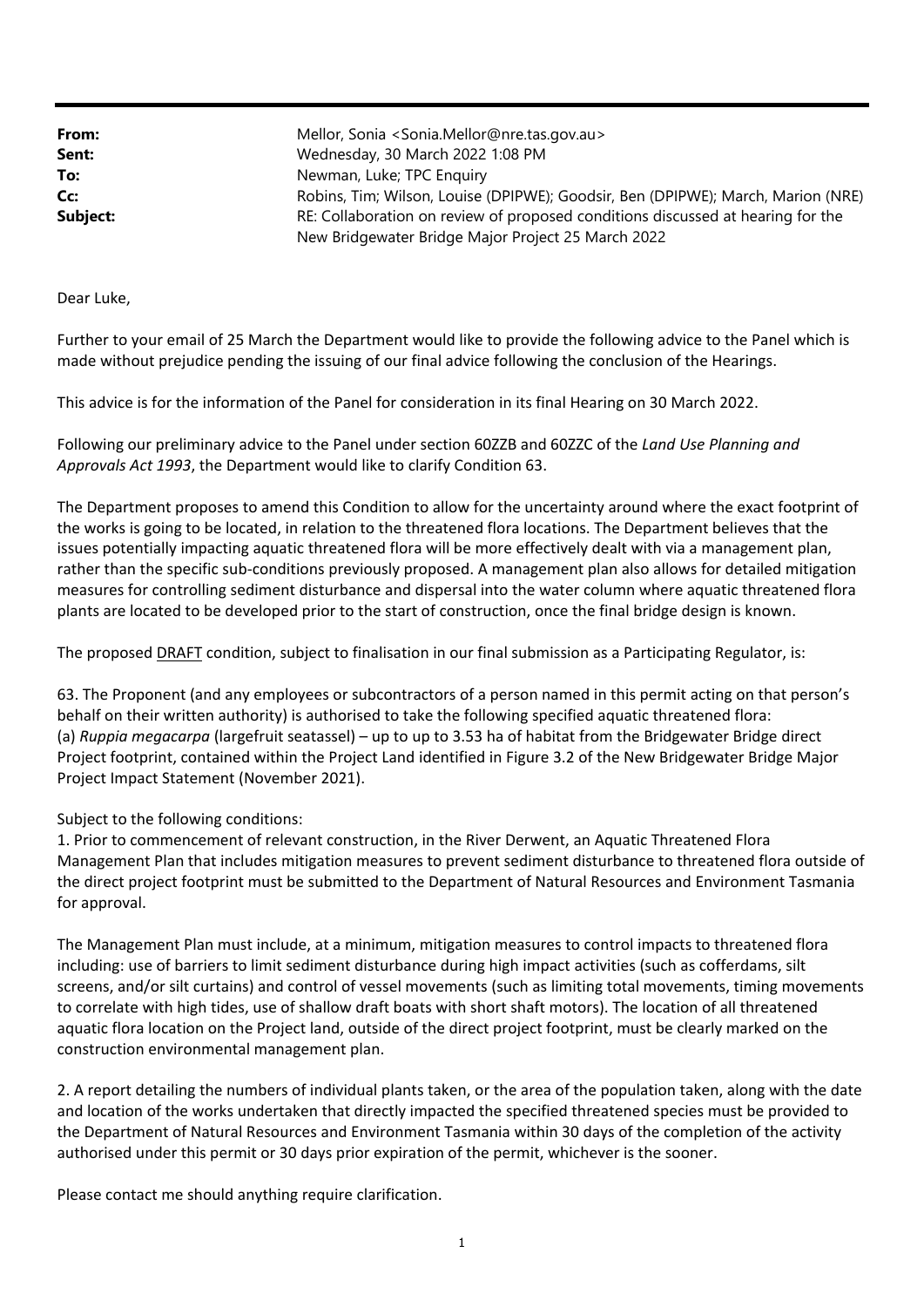## Kind regards

Sonia Mellor



Sonia Mellor | Policy Analyst Strategic Projects and Policy | Strategy and Business Services Division **Department of Natural Resources and Environment Tasmania** T: 0436 636 279 | E: Sonia.Mellor@nre.tas.gov.au W: nre.tas.gov.au

 $m$ 



In recognition of the deep history and culture of this island, I acknowledge and pay my respects to all Tasmanian Aboriginal people; the past and present custodians of the Land.